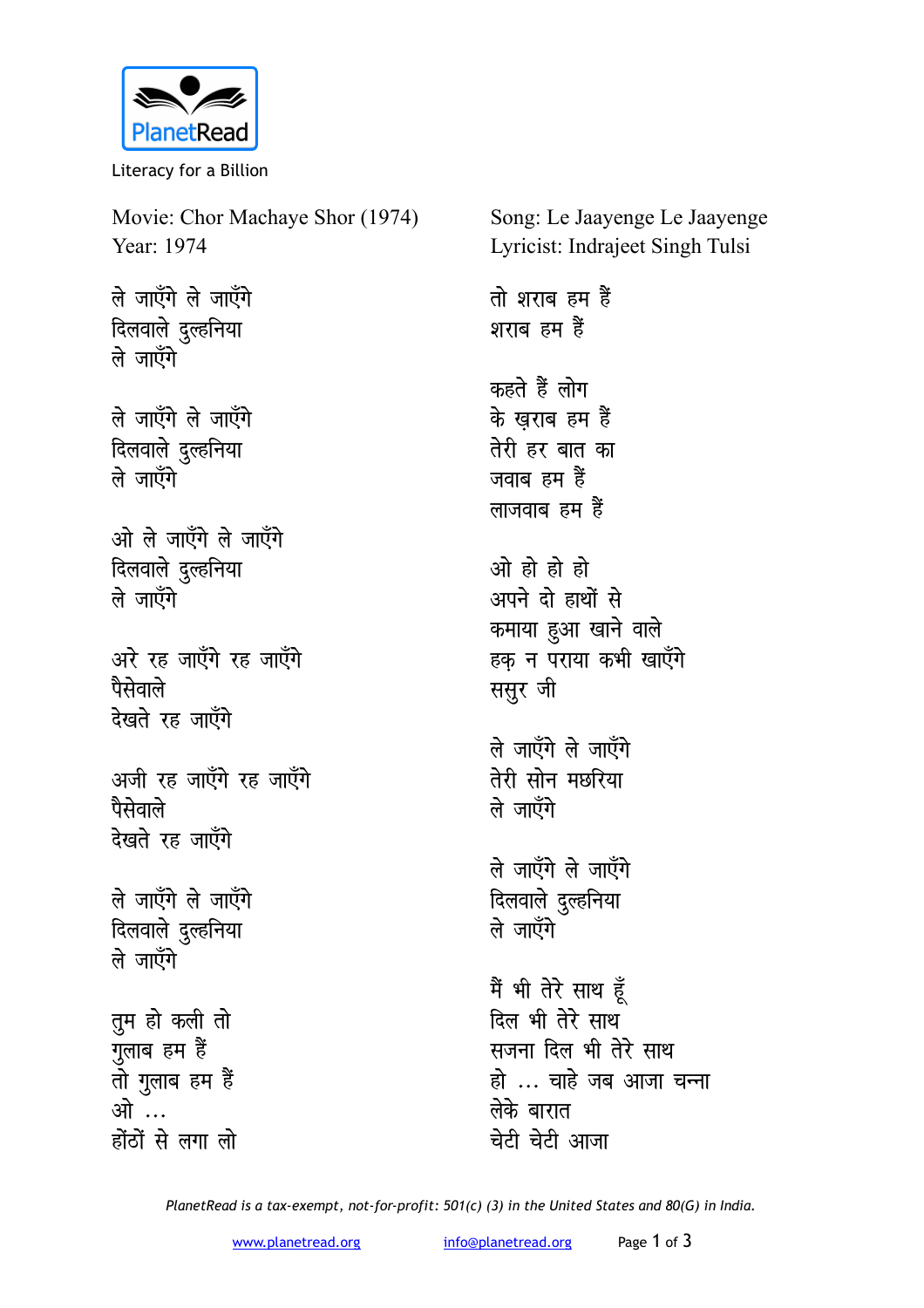

Literacy for a Billion

चन्ना लेके बारात चेटी चेटी आजा चन्ना लेके बारात हो … मेरे पास कोठी है न कार सजनी ना कार सजनी कडका है तेरा दिलदार सजनी ओ दिलदार सजनी कोठी बंगला न मुझे कार चाहिए दिल चाहिए दिलदार चाहिए ओ दिलदार चाहिए ओ हो हो ... चल फिर चलिए सोणिए नि बलिए दिल की ही दुनिया बसाएँगे ओ बुलबुल ले जाएँगे हाँ ले जाएँगे तेरे बाग़ की बुलबुल ले जाएँगे ले जाएँगे ले जाएँगे

दिलवाले दुल्हनिया ले जाएँगे दर पे खड़े हैं कल्याण कर दो कल्याण कर दो ओ काम कोई एक तो महान कर दो ओ महान कर दो खर्चा दहेज़ का भी बच जाएगा लगे हाथों कन्या का दान कर दो कन्यादान कर दो ओ हो हो ... कभी कभी तेरे घर तीर्थ समझकर दर्शन को हम आएँगे ससुर जी ले जाएँगे ले जाएँगे तेरी बाँकी हिरनिया ले जाएँगे ले जाएँगे ले जाएँगे दिलवाले दुल्हनिया ले जाएँगे अजी रह जाएँगे रह जाएँगे पैसे वाले देखते रह जाएँगे ले जाएँगे ले जाएँगे

PlanetRead is a tax-exempt, not-for-profit: 501(c) (3) in the United States and 80(G) in India.